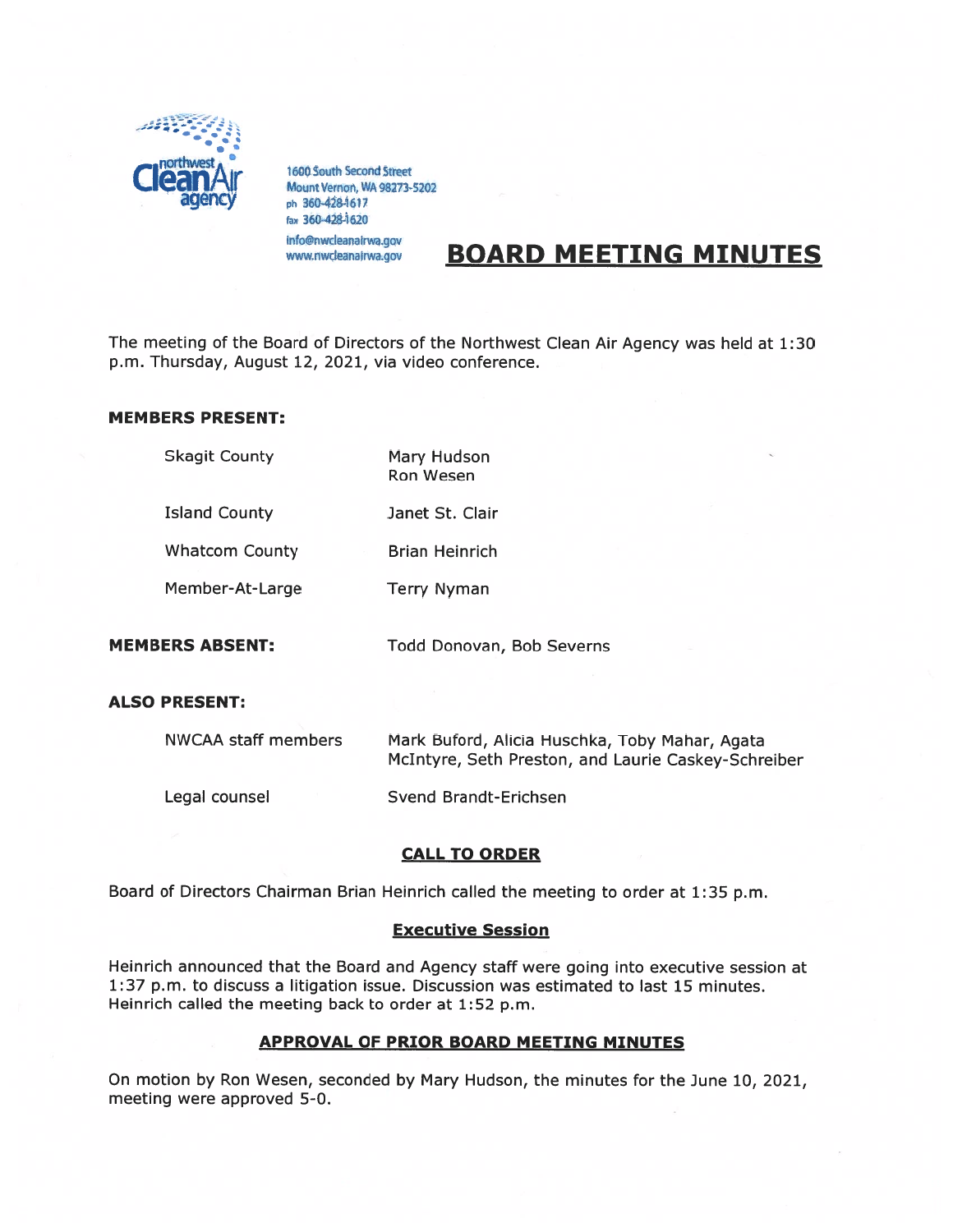# PRESENTATION

# Fiscal Year 2021 Year-end financial repor<sup>t</sup> — Alicia Huschka

Agency Chief Financial Officer Alicia Huschka presented <sup>a</sup> summary repor<sup>t</sup> for the close of fiscal year 2021.

|                        | <b>Actual as of</b><br>June 30, 2021 | <b>Budget</b> | % of Annual Budget |
|------------------------|--------------------------------------|---------------|--------------------|
| <b>Revenues</b>        | \$4,393,322                          | \$4,455,596   | 99%                |
| <i><b>Expenses</b></i> | \$4,474,333                          | \$4,900,205   | 91%                |

|                                                  | <b>Operating</b><br><b>Fund</b> | <b>Cumulative</b><br><b>Reserve</b><br><b>Fund</b> | <b>Capital</b><br><b>Replacement</b><br><b>Fund</b> | <b>Supplemental</b><br><b>Environmental</b><br><b>Fund</b> | <b>Personnel</b><br><b>Costs</b><br><b>Reserve</b><br><b>Fund</b> | Legal<br><b>Reserve</b><br><b>Fund</b> | <b>Total</b> |
|--------------------------------------------------|---------------------------------|----------------------------------------------------|-----------------------------------------------------|------------------------------------------------------------|-------------------------------------------------------------------|----------------------------------------|--------------|
| <b>Assets</b>                                    | \$1,399,635                     | \$791,314                                          | \$192,350                                           | \$487,766                                                  | \$278,784                                                         | \$154,647                              | \$3,304,496  |
| <b>Liabilities</b>                               | 260,936                         |                                                    | 0                                                   | 0                                                          | 0                                                                 | 0                                      | 260,936      |
| <b>Fund</b><br><b>Balance</b>                    | 1,138,699                       | 791,314                                            | 192,350                                             | 487,766                                                    | 278,784                                                           | 154,647                                | 3,043,560    |
| <b>Liabilities</b><br>and Fund<br><b>Balance</b> | \$1,399,635                     | \$791,314                                          | \$192,350                                           | \$487,766                                                  | \$278,784                                                         | \$154,647                              | \$3,304,496  |

Huschka also noted that the Supplemental Environmental fund, has an estimated uncommitted fund balance of \$267,000.

## ACTION ITEMS

## Resolution 593 - Authorizes amending fiscal year 2022 Operating Fund Budget -Alicia Huschka

Huschka presented Resolution <sup>593</sup> for Board approval. This resolution authorizes the Agency to carry forward unspen<sup>t</sup> special legal services funds in the amount of \$48,079 to fiscal year (FY) 2022 that were previously committed to the legal services program in FY 2021.

Motion to approve Resolution <sup>593</sup> was made by Janet St. Clair, seconded by Hudson, and approved 5-0.

# **Bills and claims**

Board members discussed the bills and claims reports for June and July 2021. Mary Hudson made <sup>a</sup> motion to approve the June (\$508,968.84) and July (\$326,400.55) 2021 bills and claims. Ron Wesen seconded the motion, and the Board approved the bills and claims 5-0.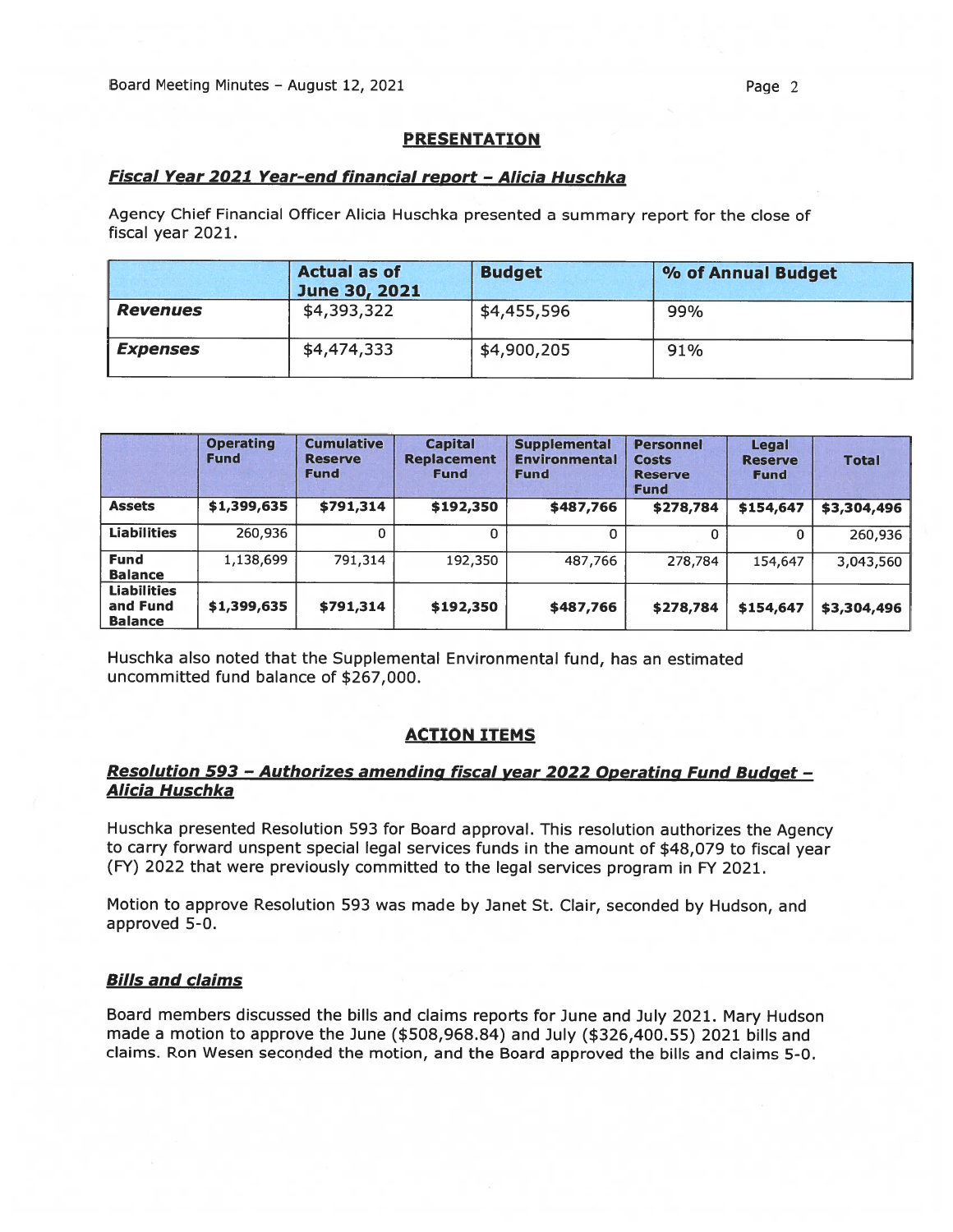## STAFF REPORTS

#### Director's report - Mark Buford

Buford reported to the Board on the following matters:

- Buford mentioned that the recent wildfire smoke caused air quality that was generally in line with, but marginally worse than expected. It is very difficult to forecast wildfire smoke. There are multiple factors that influence <sup>a</sup> smoke forecast, including the weather, size, and intensity of the fires.
- Agency staff have been working on <sup>a</sup> fee schedule change for composting operations and proposed rule changes for crushing operations.
- During the months of July and August, the agency is transitioning to <sup>a</sup> return to staff working in office, with <sup>a</sup> tentative full transition of staff working in office beginning in September. The office remains closed to the public until <sup>a</sup> date to be determined later in 2021. Plans may change in response to the COVID Delta variant and state/local health official guidance.
- • The Advisory Council will be meeting on Aug. 26, 2021. John Wolpers from the Whatcom County Health Department has retired, so Buford will reach out to the Health Department Director to find <sup>a</sup> replacement for him.
- • In the long term, NWCAA will also be examining our ambient air monitoring network to make sure that it is meeting the current and anticipated future the needs of the community.

## New source review and air operating permit update - Agata McIntyre

NWCAA Engineering Manager Agata McIntyre reported on the June and July 2021 construction permit (new source review) activity.

During June 2021, the Agency received four applications for construction permits and issued ten construction permits.

One of the applications received in June was from Skagit Soils. The change they are seeking would be an expansion of their existing composting facility, which would allow them to double the volume of material they process.

During July 2021, the Agency received three applications for construction permits and issued six permits.

One of the applications received in July was from the BNSF Railway for soil remediation at the Custer Derailment Site. BNSF will be remediating the contaminated soils from the 2020 crude oil train derailment, and they will use carbon vessels as air pollution controls.

## **Enforcement update - Toby Mahar**

NWCAA Compliance Manager Toby Mahar reported that the Agency issued <sup>24</sup> violations in June. The majority of these were based on sources failing to repor<sup>t</sup> their emissions. The